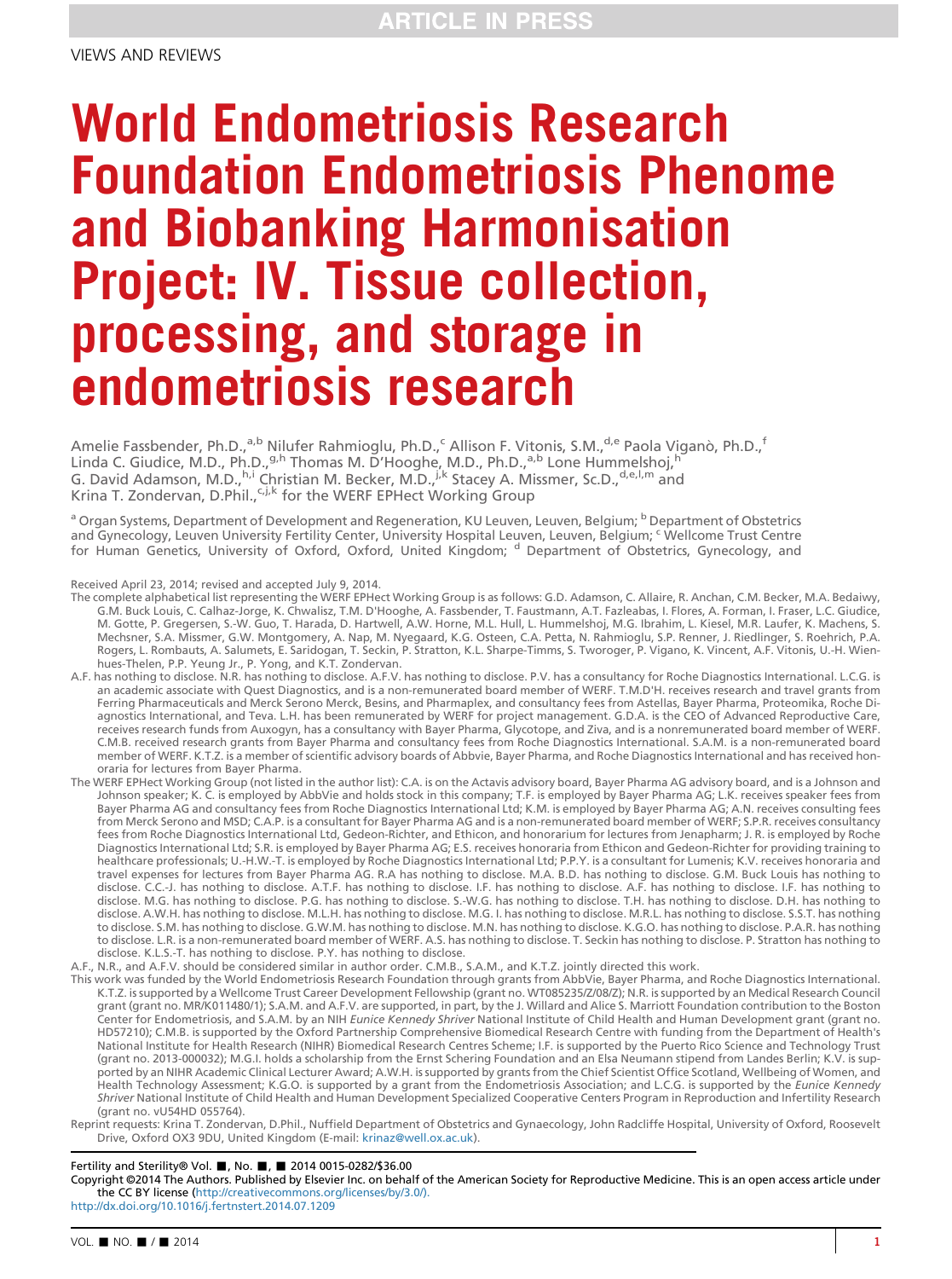## VIEWS AND REVIEWS

Reproductive Biology, Brigham and Women's Hospital and Harvard Medical School; <sup>e</sup> Boston Center for Endometriosis, Boston Children's Hospital and Brigham and Women's Hospital, Boston, Massachusetts; <sup>f</sup> Obstetrics and Gynecology Doctor Communist Constitute Milano, Italy; <sup>9</sup> University of California San Francisco, San Francisco, California;<br><sup>h</sup> World Endometriosis Research Foundation (WERF), London, United Kingdom; <sup>i</sup> Palo Alto Medical Foundation Endometriosis Care Centre Oxford, University of Oxford, Oxford, United Kingdom; <sup>I</sup> Channing Division of Network Medicine, Department of Medicine, Brigham and Women's Hospital and Harvard Medical School; and <sup>m</sup> Department of Epidemiology, Harvard School of Public Health, Boston, Massachusetts

Objective: To harmonize standard operating procedures (SOPs) and standardize the recording of associated data for collection, processing, and storage of human tissues relevant to endometriosis.

**Design:** An international collaboration involving 34 clinical/academic centers and three industry collaborators from 16 countries on five continents.

Setting: In 2013, two workshops were conducted followed by global consultation, bringing together 54 leaders in endometriosis research and sample processing from around the world.

#### Patient(s): None.

Intervention(s): Consensus SOPs were based on: 1) systematic comparison of SOPs from 24 global centers collecting tissue samples from women with and without endometriosis on a medium or large scale (publication on  $>$ 100 cases); 2) literature evidence where available, or consultation with laboratory experts otherwise; and 3) several global consultation rounds.

Main Outcome Measure(s): Standard recommended and minimum required SOPs for tissue collection, processing, and storage in endometriosis research.

Result(s): We developed ''recommended standard'' and ''minimum required'' SOPs for the collection, processing, and storage of ectopic and eutopic endometrium, peritoneum, and myometrium, and a biospecimen data collection form necessary for interpretation of sample-derived results.

Conclusion(s): The EPHect SOPs allow endometriosis research centers to decrease variability in tissue-based results, facilitating betweencenter comparisons and collaborations. The procedures are also relevant to research into other gynecologic conditions involving endometrium, myometrium, and peritoneum. The consensus SOPs are based on the best available evidence; areas with limited evidence are identified as requiring further pilot studies. The SOPs will be reviewed based on investigator

feedback and through systematic triannual follow-up. Updated versions will be made available at: <http://endometriosisfoundation.org/ephect>. (Fertil Steril<sup>®</sup> 2014; $\blacksquare$ : $\blacksquare$ - $\blacksquare$ . 2014 by American Society for Reproductive Medicine.)

Key Words: Endometriosis, standardization, standard operating procedures, tissue, EPHect



Use your smartphone to scan this QR code and connect to the discussion forum for this article now.\*

Discuss: You can discuss this article with its authors and with other ASRM members at [http://](http://fertstertforum.com/fassbendera-werf-ephect-iv/) [fertstertforum.com/fassbendera-werf-ephect-iv/](http://fertstertforum.com/fassbendera-werf-ephect-iv/)

\* Download a free QR code scanner by searching for "QR scanner" in your smartphone's app store or app marketplace.

The molecular analysis of tissue samples is an impor-<br>tant approach to understand biologic changes that<br>precede, or are a consequence of, disease. In cancer,<br>molecular profiling of tumor versus normal tissues (e.g. tant approach to understand biologic changes that precede, or are a consequence of, disease. In cancer, molecular profiling of tumor versus normal tissues (e.g., the identification of oncogenic mutations in DNA through genomic sequencing, or of tumor-specific alterations in gene transcription patterns) has been fundamental to uncovering subtypes of disease  $(1-3)$  $(1-3)$  that may show differential response to treatment, thus paving the way for tumortargeted personalized medicine to become a reality (4–[7\).](#page-7-0) Indeed, initiatives such as the Cancer Genome Atlas [\(http://cancergenome.nih.gov](http://cancergenome.nih.gov)) use large-scale profiling methodology to uncover cancer subtypes and further subtype specific treatment development [\(8\)](#page-7-0). Other examples that recognize the value of large-scale molecular profiling initiatives to further translational medicine in general include the National Institutes of Health (NIH) Roadmap Epigenomic Mapping Consortium [\(9\),](#page-7-0) focusing on developing epigenomic maps for a variety of normal human cell and tissue types (not endometrium), and the Genotype-Tissue Expression (GTEx) project that aims to establish a resource database and associated tissue bank for the scientific community to study the relationship between genetic variation and gene expression in a variety of human tissues [\(10\).](#page-7-0)

Thus, the collection/banking of tissues relevant to a disease from case and control subjects is a key investment that allows future research into pathogenesis, biomarkers, and the identification of novel drug targets.

Many centers worldwide have been collecting tissue samples—particularly ectopic and eutopic endometrium—from women with and without endometriosis, for a variety of research purposes [\(11, 12\)](#page-7-0). One center, the University of California San Francisco NIH Human Endometrial Tissue and DNA Bank ([http://obgyn.ucsf.edu/crs/tissue\\_bank/](http://obgyn.ucsf.edu/crs/tissue_bank/)), has been collecting endometrium with the use of well described standard operating procedures (SOPs) specifically to allow collaborative research [\(12\).](#page-7-0) However, variation in protocols between centers used for tissue collection, processing, and storage, is likely to result in bias and measurement error, and limits comparisons of results obtained in different studies and laboratories, as well as fruitful collaboration between centers. A crucial step that allows multicenter data to be combined and enables technical reproducibility of results between laboratories is the optimization of sample quality and minimization of variability due to nonbiologic (artefactual) processes. In addition, coordinated and detailed phenotypic characterization of research participants providing the specimens is a critical aspect without which collaborative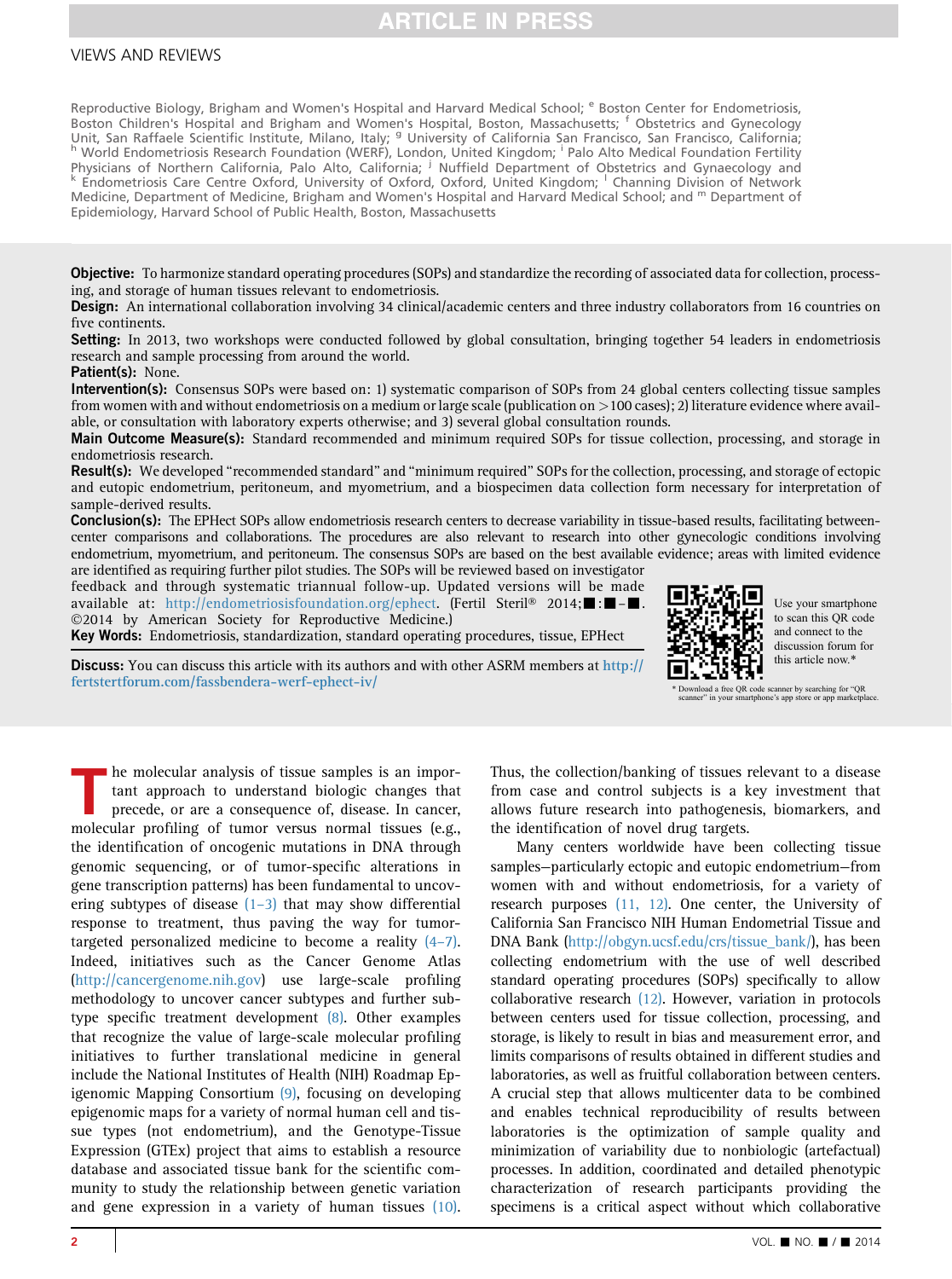analyses and validation/replication of results is not possible [\(13, 14\)](#page-7-0). The adoption of validated internationally agreed-on SOPs for tissue sample collection, processing, and storage, and standardized phenotypic and other patient data collection, are crucial to optimize sample quality, reduce variability, and enable cross-center studies [\(15](#page-7-0)–17) and was identified as a key priority area in the 2008 and 2011 Endometriosis Research Directions Workshops [\(18, 19\).](#page-7-0)

The mission of the World Endometriosis Research Foundation (WERF) Endometriosis Phenome and Biobanking Harmonisation Project (EPHect) is to develop a consensus on standardization and harmonization of phenotypic surgical/ clinical data and biologic sample collection methods in endometriosis research. Specifically, to facilitate large-scale internationally collaborative, longitudinal, epidemiologically robust, translational, biomarker, and treatment target discovery research in endometriosis, EPHect provides evidence-based guidelines on: 1) detailed surgical and clinical and epidemiologic phenotyping (phenome) data to be collected from women with and without endometriosis to allow collaborative subphenotype discovery and validation analyses; and 2) SOPs for collection, processing and long-term storage of biologic samples from women with and without endometriosis. To the best of our knowledge, this harmonization initiative is unique in its scope—addressing standardization of phenotypic data collection and biologic sampling procedures simultaneously for a specific disease—with consensus reached from a large number of academic as well as industrial leaders in endometriosis research.

The development of the EPHect surgical (EPhect SSF and MSF) [\(13\)](#page-7-0) and clinical questionnaires (EPHect EPQ-S and EPQ-M) [\(14\)](#page-7-0) for robust phenotypic data collection and evidence-based SOPs for biologic fluid specimens [\(20\)](#page-7-0) were described in the three previous papers in this series. In the present, final, paper we describe the development of evidence-based SOPs for the collection, processing, and storage of four tissues relevant to endometriosis research: ectopic and eutopic endometrium, peritoneum, and myometrium.

#### **METHODS**

We conducted two workshops in March and July 2013, followed by several rounds of expert review, bringing together 54 leaders in endometriosis research and sample processing from 34 clinical/academic centers and three industry collaborators in 16 countries, to develop and reach consensus on evidence-based phenome collection and SOP guidelines (Fig. 1). During Workshop I and a subsequent consultation round, we identified 24 centers around the globe that collect tissues from endometriosis case and control subjects on a large scale (publication on  $>100$  cases). We identified four tissue types (ectopic endometrium, eutopic endometrium, myometrium, and peritoneum) that were collected by the centers ([Table 1](#page-3-0)); all provided SOPs for sample collection, processing, and storage.

In addition to the information provided by the 24 centers, we searched for publicly available SOPs from general largescale biobanking efforts (UK Biobank) and large biorepositories (International Society for Biological and Environmental Biorepositories, National Cancer Institute-Biorepositories and Biospecimen Research Branch, Australian Biospecimen



development and consensus process (tissue sample standard operating procedures (SOPs)). Fassbender. Tissue collection in endometriosis research. Fertil Steril 2014.

FIGURE 1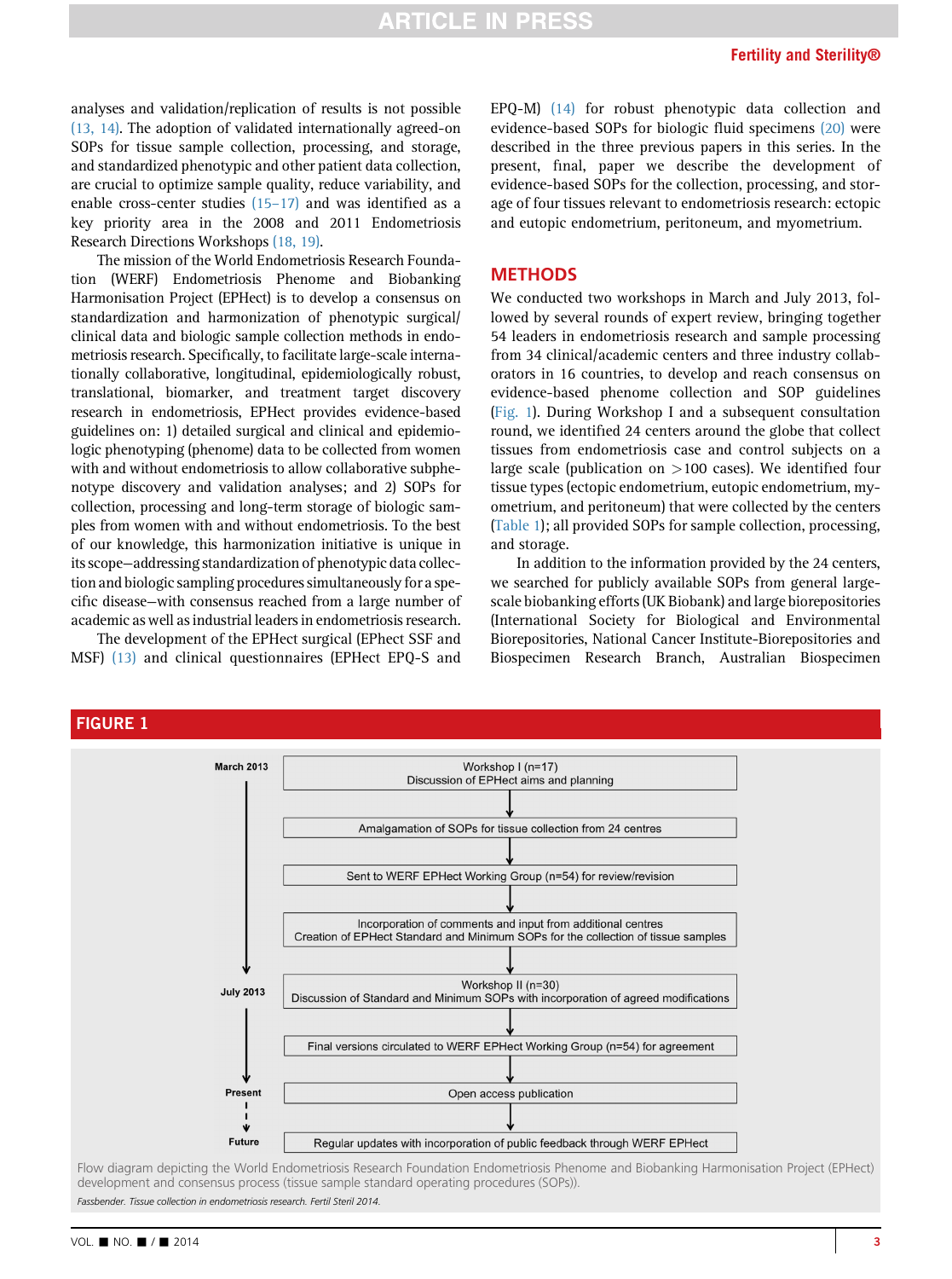# <span id="page-3-0"></span>TABLE 1

Number of centers contributing to the Endometriosis Phenome and Biobanking Harmonisation Project that have collected tissue for the purpose of endometriosis research (ectopic endometrium, eutopic endometrium, myometrium, and/or peritoneum).

| Sample type                                                                  | No. of centers |
|------------------------------------------------------------------------------|----------------|
| Ectopic endometrium                                                          | 16             |
| Eutopic endometrium                                                          | 77             |
| Myometrium                                                                   | 5              |
| Macroscopically normal-appearing peritoneum                                  | 8              |
| Fassbender. Tissue collection in endometriosis research. Fertil Steril 2014. |                |

Network), and conducted a systematic literature search in Pubmed for English-language publications describing crucial steps in SOPs, with the use of the search terms: ''standard operating procedure'' AND (''endometriosis'' or ''tissues'' or ''endometrium'' or ''myometrium'' or ''peritoneum'' or ''best practice'' or ''biobank''). Reference lists of retrieved papers were hand searched for additional references and material. Furthermore, other online material from biobanks and biorepositories was sought with the use of the Google search engine with the same search terms. On the basis of this information, we compiled draft consensus SOPs, identifying steps that varied between center-specific SOPs, but for which little [\(12, 15\)](#page-7-0) or no evidence could be obtained. Before Workshop II, consensus documents and associated evidence and queries were distributed to the WERF EPHect Working Group, which again included external consultants outside the endometriosis research field with relevant tissue banking expertise. During Workshop II, and a separate e-mail consultation process among those who were unable to attend the workshop, the final consensus SOPs were reviewed and agreed on (Supplemental Table 1 and Supplemental Appendices 1–4, available online at [www.fertstert.org\)](http://www.fertstert.org).

Although validity, reliability, and scientific advancement are the main goals of WERF EPHect, an important point acknowledged by the EPHect Working Group was that there are likely to be differences in resources and logistics among centers that may mean they are unable to adhere to some of the strictest standards in the procedures. All experts therefore agreed on two tiers for most steps in the SOPs: ''standard recommended'' and ''minimum required.'' We strongly advise ''standard recommended'' SOPs to be adopted where possible, because they will yield results that are least prone to variation and degradation of the samples; the ''minimum required'' SOP steps are offered to provide the fundamentals for standardization that need to be adhered to as an absolute minimum requirement, given unavoidable logistical and budgetary circumstances. It is important to note that publication of results generated with the use of samples collected following the WERF EPHect SOPs need to state which EPHect procedures were used and explicitly state in publications any alterations made. Per scientific method, we strongly recommend that each center maintain a copy of the details of the exact protocol used.

When collecting biologic samples for research purposes, additional data items need to be collected to allow interpretation of results from the samples [\(20\)](#page-7-0). For this purpose, the EPHect Working Group developed a consensus EPHect Biospecimens Form (Supplemental Appendix 5, available online at [www.fertstert.org](http://www.fertstert.org)) to be completed at each sample collection event.

Approval by an Ethics Committee or Institute Review Board was not required for formation of the EPHect Working Group, review of existing literature, or consensus regarding best practices for endometriosis research described within the WERF EPHect four-manuscript series. This endeavor did not include data from human subjects.

# RESULTS

Below we describe the rationale behind the development of the WERF EPHect SOPs for collection, processing, and storage and the evidence used in their construction. Although methods of collection and labeling of different tissues are distinct, a considerable number of steps in the different SOPs are identical across tissue types, relating to: 1) time and temperature between collection, transport, and storage; 2) processing procedure; 3) type of storage container; 4) storage conditions; and 5) aspects of long-term storage.

## Methods of Collection

Ectopic endometrium. Ectopic endometrium (endometriotic foci/disease) is excised with the aid of cold scissors/scalpels, electrosurgery, harmonic scalpel, or laser  $(CO<sub>2</sub>, Nd:YAG, and$ others) [\(13\).](#page-7-0) The presence of stromal and glandular epithelial cells (as well as inflammatory cells and percentage fibrotic or fibromuscular component) should be verified histologically by an experienced pathologist. Pathologic analysis of the tissues accrued before either freezing or release for research is necessary to document the histologic characteristics of the tissues (percentage glands, stroma, and inflammation); histology slides must be prepared in a cryostat at low temperatures to maintain the integrity of the molecules in the tissue. Ectopic endometrium can be snap frozen in liquid nitrogen  $(LN<sub>2</sub>)$ , placed in an RNA-stabilizing/preservation solution, or fixed. The collection least likely to cause alterations to the molecular composition of the tissue, and most versatile in terms of downstream analyses possibilities, is sharp dissection without heat to avoid ''heat artifacts'' [\(13\)](#page-7-0), followed by snap freezing in  $LN<sub>2</sub>$  and long-term storage in a  $-80^{\circ}$ C freezer or ideally in a LN<sub>2</sub> freezer. If not immediately snap frozen, samples must be kept on ice  $(4^{\circ}C)$  from the time of collection and transported to the research laboratory for immediate (within 15 minutes) processing and storage. Samples intended for tissue culture should be transferred to cold ( $4^{\circ}$ C) tissue culture medium (not buffer) while awaiting processing.

**Eutopic endometrium.** Five methods can be used to collect eutopic endometrium: 1) an endometrial sampling device; 2) curettage with cervical dilation, if necessary; 3) hysteroscopic resection; 4) post-hysterectomy excision; and 5) brushing [\(13\).](#page-7-0) An endometrial sampling device is a thin plastic tube that is inserted into the uterus and used to collect endometrial samples. Samples are collected by aspirating the tissue into the plastic tube and then transferring the aspirated tissue to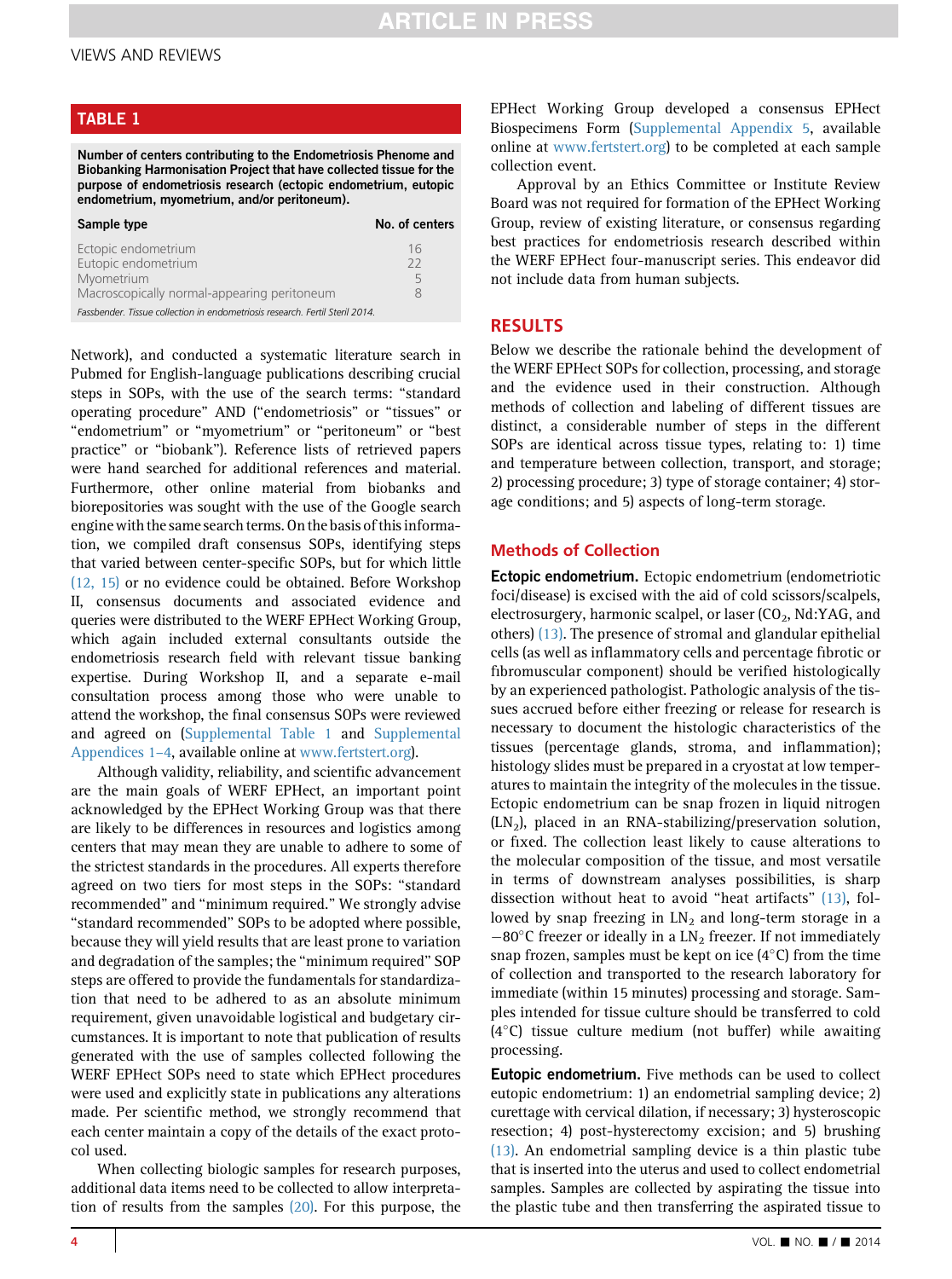a storage container [\(12\).](#page-7-0) During a curettage, strips of endometrium are scraped off the uterine lining with the use of a curette. However, this approach may not be suitable for morphologic or histologic evaluation, because the procedure can damage the tissue (K. Timms, personal communication). In the case of hysterectomy specimens, eutopic endometrium can be taken with the aid of a knife or scissors; whereas a hysteroscopy specimen is taken with the use of curette, scissors, endometrium sampling device, or resectoscope using monopolar or bipolar energy. To avoid heat artifacts, tissue collection with the use of electrosurgery is not recommended. For the brushing method, a Tao brush (Cook) is used to obtain samples by insertion into the uterine cavity with a plastic sheath covering the brush. Once inserted, the sheath is withdrawn and the brush is rotated through 360 degrees clockwise and then counterclockwise [\(21\)](#page-7-0). Brushing is more expensive but likely to be less painful for patients [\(21\)](#page-7-0). Whichever collection method is used, ideally the menstrual phase should be determined from an endometrium sample by an experienced pathologist, in addition to recording the first day of the last menstrual period, because this information is required for subsequent data interpretation.

Myometrium. Myometrial tissue of women with and without endometriosis is used in in vitro studies, such as gene expression assays and histologic examination of, e.g., nerve fibers [\(22\).](#page-7-0) The myometrium is excised with the aid of diathermy/laser  $(CO_2, Nd:YAG, and others)$  or cold scissors/ scalpels [\(13\)](#page-7-0) and can be snap frozen, placed in an RNAstabilizing/preservation solution, or fixed. The preferred method is sharp dissection without the use of heat, to avoid "heat artifacts" [\(13\).](#page-7-0) For hysterectomy specimens, the myometrium is obtained with the aid of scalpel or scissors. The myometrial tissue can also be excised by TruCut biopsy (Carefusion), which may be more representative of the deeper layers [\(23\).](#page-8-0)

Peritoneum. Peritoneal tissue has been used to investigate the pathogenesis of endometriosis mainly to understand the passive or active contribution of the peritoneum to the establishment and growth of ectopic endometrium [\(24, 25\).](#page-8-0) A peritoneal biopsy can be taken from an ''endometriosis-prone'' site (e.g., within the pouch of Douglas) and another from a site less prone to harbor endometriosis, such as the lateral/pelvic brim or the anterior abdominal wall [\(13\)](#page-7-0). Collection sites should be recorded with the use of the WERF EPHect SSF [\(13\)](#page-7-0). Samples can be obtained with the use of either brushing or surgical devices. Surgically, peritoneum is excised with the aid of electrosurgery, ultrasound energy, harmonic scalpel, laser (CO2, Nd:YAG, and others) or cold scissors/scalpel. The best method is sharp dissection without heat, to avoid ''heat artifacts.'' Alternatively, with the use of a Tao brush (Cook), a sweep is made over the peritoneal surface, as described in more detail in the supplemental SOPs (Supplemental Appendix 4). The Tao brush is useful for the collection of peritoneal mesothelial cells for cell culture. The size of the peritoneal biopsies should be determined by the research question within parameters that are clinically justifiable. In general, the sample contracts significantly after excision.

# Sample Quality: Time and Temperature between Collection and Storage

The time between surgical tissue extraction and storage needs to be as short as possible [\(12\)](#page-7-0). In the EPHect SOPs, we recommend limiting this to 15 minutes to minimize enzymatic degradation. Although genomic DNA is relatively stable [\(26\)](#page-8-0), mRNA is particularly sensitive to degradation by abundant and ubiquitous RNAses (microRNA may be more stable than mRNA) [\(27, 28\);](#page-8-0) phosphoproteins are also unstable, underscoring the need for rapid processing [\(29\).](#page-8-0)

The effect of tissue ischemia on RNA analysis with the use of gene expression microarray analysis has been documented for a variety of human tissues (30–[36\),](#page-8-0) and there is broad consensus on the importance of standardized tissue procurement procedures and minimizing processing time until freezing [\(12\)](#page-7-0). Sheldon et al. demonstrated high-quality RNA for microarray analysis if the time between collection and preservation did not exceed 10 minutes [\(12\).](#page-7-0) Others showed that 15 minutes after surgery 10%–15% of all detectable genes and proteins, and after 30 minutes 20%, differed significantly from the baseline values [\(30\).](#page-8-0) Therefore, the time between tissue extraction and freezing (cold ischemia time) must be recorded and made available to investigators requesting tissues for research. Depending on the molecule(s) of interest, longer cold ischemia times may be appropriate. In general, it is considered to be best practice to minimize cold ischemia time as much as possible.

Investigators need to consider carefully what the samples are to be used for and adapt the logistical set-up of their study to meet the SOP requirements. If there will be a longer delay in processing than recommended, then pilot studies should be conducted to test the stability of individual biomarkers, because some biomarkers are stable for up to 48 hours[\(37, 38\)](#page-8-0). Particular attention should be paid to the temperature conditions during the time between excision of the tissue and its preservation [\(12\)](#page-7-0), because these can have a major impact on the quality of samples [\(39\)](#page-8-0). The WERF EPHect SOPs recommend using precooled transport/fixation media (where applicable) and keeping samples on ice  $(4^{\circ}C)$  at all times before storage to allow utility of the samples in assays that are both sensitive and insensitive to room temperature conditions. For studies of highly unstable molecules, such as RNA, immediate snap freezing in  $LN_2$ , as described in the next section, is recommended, or alternatively stabilization of RNA in appropriate stabilizing/preservation solution, which allows the sample to be temporarily kept at temperatures as high as  $37^{\circ}$ C before long-term freezing. The time between tissue extraction and storage should be recorded.

#### Processing and Storage

The choice of processing via: 1) immediate snap freezing in  $LN<sub>2</sub>$ , 2) immersion in an RNAse inhibitor solution followed by freezing or paraffin embedding, 3) Neutral buffered formalin fixation/universal molecular fixative and paraffin embedding (FFPE); or 4) in vitro culture depends on a number of factors, including the anticipated future use of samples, amount of tissue available, and budgetary constraints.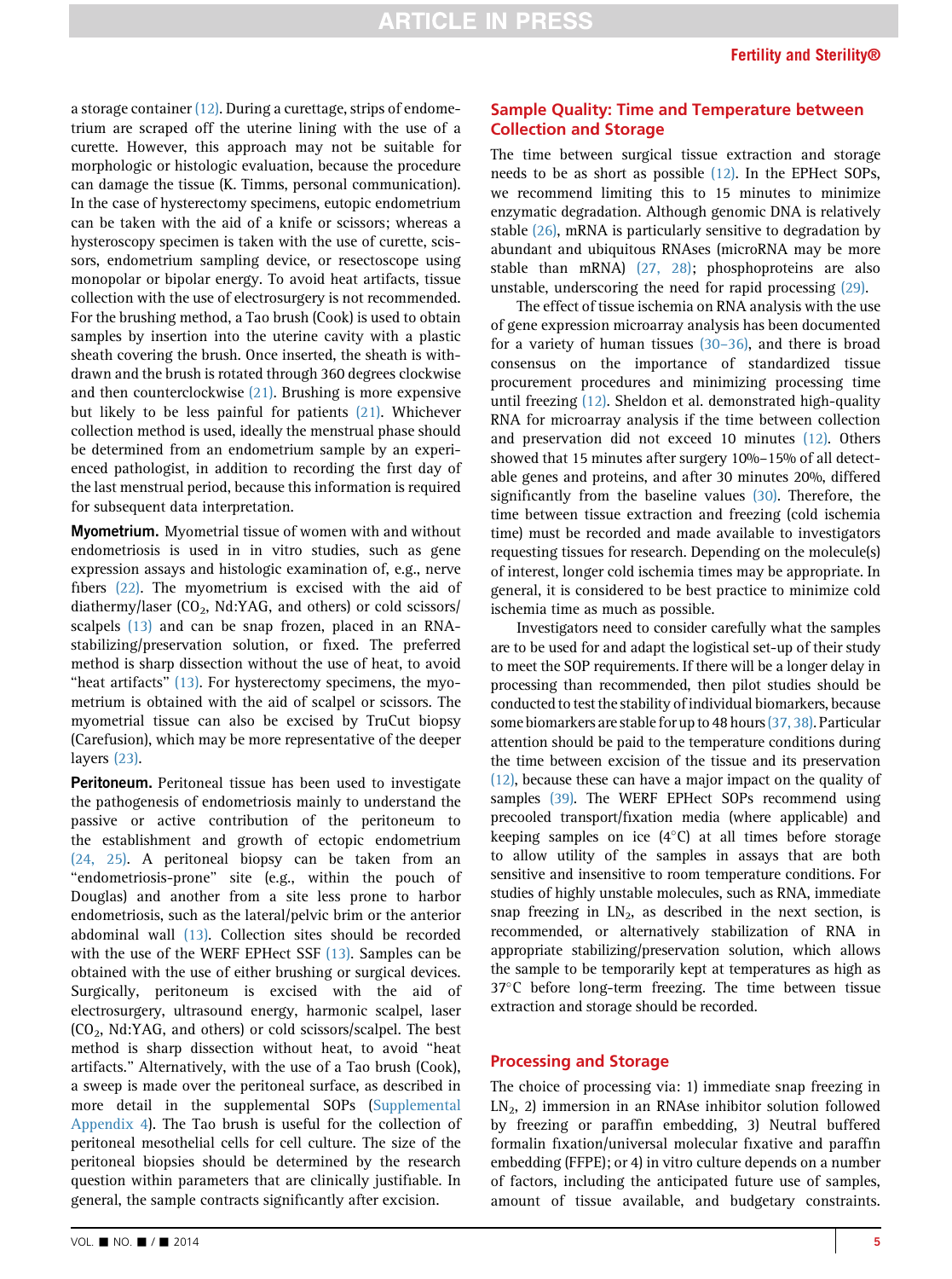# **ARTICLE IN PRESS**

# TABLE 2

Downstream uses of tissue according to different processing and storage methods.

|                                                                                                                                                                                                                                                                                           | Cell isolation/<br>culture |     | DNA Metabolites Protein RNA |  |  |  |  |
|-------------------------------------------------------------------------------------------------------------------------------------------------------------------------------------------------------------------------------------------------------------------------------------------|----------------------------|-----|-----------------------------|--|--|--|--|
| Snap frozen tissue                                                                                                                                                                                                                                                                        |                            |     |                             |  |  |  |  |
| Frozen viable cells                                                                                                                                                                                                                                                                       |                            |     |                             |  |  |  |  |
| RNAse inhibitor <sup>a</sup>                                                                                                                                                                                                                                                              |                            | صما |                             |  |  |  |  |
| Fixed tissue                                                                                                                                                                                                                                                                              |                            |     |                             |  |  |  |  |
| Fresh tissue                                                                                                                                                                                                                                                                              |                            |     |                             |  |  |  |  |
| <sup>a</sup> Commercially available products: Allprotect Tissue Reagent (Qiagen); DNA/RNA Shield<br>(Zymoresearch); ProtectRNA (Sigma-Aldrich); Ribolock (Thermoscientific); RNAlater (Qiagen);<br>Ambion RNAsecure Reagent (Life-technologies); SUPERase-In (Life-technologies); PAXgene |                            |     |                             |  |  |  |  |

Tissue Containers (Qiagen).

Fassbender. Tissue collection in endometriosis research. Fertil Steril 2014.

Table 2 presents the downstream uses allowed by the different processing and storage methods. Note that when there is an interest in conducting analyses on a cellular subtype of ectopic or eutopic endometrium (which can be highly heterogeneous and can include epithelial cells, stromal cells, fibrotic tissue, muscle tissue, and blood in addition to the endometrial glands of interest), laser capture microdissection can be performed on tissues stored in a variety of ways, including in an RNA stabilizing/preservation solution [\(40, 41\)](#page-8-0), fresh frozen, or FFPE [\(42\).](#page-8-0) The choice of storage containers depends on the molecular outcome of interest (e.g., some plastics retain proteins that could interfere with proteomic analyses; nonsterile tubes would not be suitable for most studies, particularly those of RNA).

DNA is very stable, and recoverable from samples treated and stored with the use of a range of methods (fresh frozen or fixed), although DNA recovered from long-term archived FFPE samples is compromised regarding strand length [\(43,](#page-8-0) [44\)](#page-8-0) owing to the cross-linking properties of formalin. Severely fragmented DNA may have consequences for technologic applications, such as long-read next-generation DNA sequencing; but even in situations where stored DNA is fragmented, methodologies to accurately sequence such samples are improving continuously, as demonstrated by the extreme example of the successful sequencing of ancient DNA [\(45\)](#page-8-0). Multiple studies have investigated optimal processing and storage conditions for tissues for RNA extraction, with RNA quality most commonly determined by RNA integrity number (46–[52\).](#page-8-0) Because RNA degrades rapidly after tissue collection, best storage methods are immediate snap freezing in  $LN<sub>2</sub>$  or immediate immersion in stabilizing/ preservation solution (46–[48\),](#page-8-0) for which a range of commercially available options exist (Table 2). Another option is to use a universal molecular fixative, which yielded high-quality RNA from paraffin-embedded tissue in one study [\(49\).](#page-8-0) Two studies showed no loss of RNA quality in normal RNAlater-treated tumor tissues for up to 7 days at room temperature [\(46, 47\)](#page-8-0). Tissue thickness is crucial for successful RNA stabilization to enable rapid diffusion of the RNA stabilizing/preservation solution or fixative. To ensure rapid and reliable stabilization of RNA in the entire tissue, it is recommended that the sample is cut into slices not thicker than 0.5 cm. A study comparing immediate snap

freezing in  $LN_2$  with ethanol-fixation and RNAlaterpreservation techniques for subsequent assessment of gene expression changes in cervical cancer showed RNA quality to be equivalent to or better in snap-frozen tissues than RNAlater- or formalin-fixed preserved tissues [\(50\)](#page-8-0). A recent study has investigated the preservation of nucleic acids in paraffinembedded clinical tissue samples fixed to Z7, RCL2, PAXgene, Allprotect, and RNAlater compared with preservation with the use of  $LN_2$  or formalin [\(51\),](#page-8-0) suggesting that the PAXgene tissue system provided the best alternative, enabling highquality molecular analyses, immunohistochemistry, and sufficient morphologic examination.

In situations where long-term storage of tissue samples is required, and there is limited immediate access to  $LN<sub>2</sub>$  or  $-80^{\circ}$ C freezers, paraffin embedding of samples after preservation/fixing is an obvious choice. FFPE tissue is not considered to be ideal for RNA and some DNA applications [\(53\)](#page-8-0). Many studies have investigated the impact of prolonged formalin fixation (54–[61\)](#page-8-0) and recommended that formalin fixation of specimens should be rapid and not delayed for more than 1 hour [\(54, 60, 61\).](#page-8-0) Alternatively, glutaraldehyde is another cross-linking agent for tissue fixation that better preserves high-molecular weight DNA compared with 10% formalin [\(62\).](#page-8-0) Although widely used as a fixative for standard electron microscopy, the slow penetration and the need for periodic purification have greatly limited its use as a biologic fixative [\(62\).](#page-8-0)

The most common method of preservation and storage of tissues to be used for proteomic and metabolomic research has been snap freezing in  $LN<sub>2</sub>$ , although some studies have been conducted to investigate the effect of stabilizing/fixing methods on proteomic data quality. Recent studies have shown that FFPE tissue samples are suitable for proteomic analysis [\(63\),](#page-8-0) and that there is no significant difference in the number of proteins identified from fixed versus frozen tissues, even with prolonged storage [\(63\)](#page-8-0). One study assessed the patterns of protein abundance in one-dimensional gels for five tissues of the gulf killifish after snap-freezing tissues in  $LN<sub>2</sub>$  or immersion of fresh tissues in RNAlater, showing no differences between the two methods [\(64\).](#page-8-0) Another study compared the quality of DNA, protein, and RNA extraction from RNAlater and snap freezing [\(65\).](#page-8-0) Those authors concluded that RNAlater is an excellent storage agent for yeast cells and, most likely, for other cell types and tissues, to preserve the samples for major "omics" techniques and microscopic analyses [\(65\)](#page-8-0).

Given the evidence provided, the EPHect SOPs advise, where  $LN_2$  or  $-80^{\circ}$ C freezers are available, to snap freeze tissues as soon as possible after collection (within 15 minutes for RNA analysis) or otherwise immerse in RNA-stabilizing solution, followed by freezing if molecular analysis is to be conducted in the future. Only if freezing for long-term storage is not an option, or where large volumes of tissue allow multiple storage methods, archiving of FFPE samples following the relevant EPHect SOP is recommended.

#### Long-term Storage

Stability studies for a range of biomolecules have shown that samples should be stored, as a minimum requirement, in  $-80^{\circ}$ C freezers, if there is no access to LN<sub>2</sub> freezers [\(26\).](#page-8-0)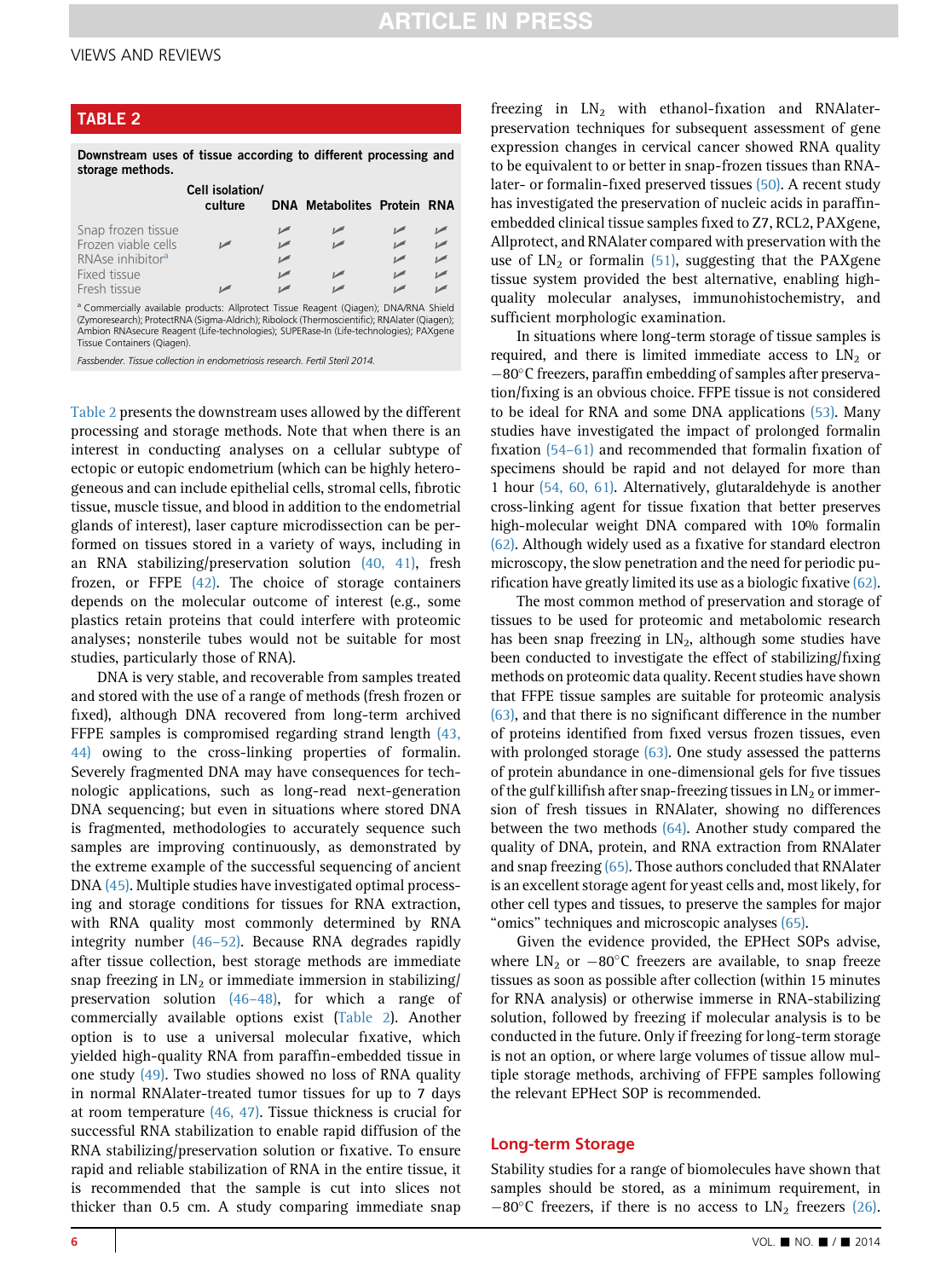Studies have shown that depending on the location of the sample in mechanical  $-80^{\circ}$ C freezers, temperature can fluctuate from  $-90^{\circ}$ C to  $-43.5^{\circ}$ C [\(66\).](#page-8-0) LN<sub>2</sub> freezers are much colder and have less temperature variability than  $-80^{\circ}$ C mechanical freezers [\(67\).](#page-8-0) However,  $LN<sub>2</sub>$  freezers are much more expensive to maintain than  $-80^{\circ}$ C mechanical freezers and require access to a regular  $LN_2$  source. If many  $LN_2$ freezers are placed in the same room, then it is crucial to have oxygen sensors in the room that will alarm if oxygen levels dip into an unsafe range. An alternative to  $LN<sub>2</sub>$  freezers is  $-150^{\circ}$ C cryogenic freezers.

It is crucial to manually check the  $-80^{\circ}$ C freezers at least twice a week for temperature variations, and to also monitor ambient temperature of the biobanking facility. In addition, every freezer should be equipped with an alarm system to give notification (via phone, text, or e-mail) in case of temperature fluctuations according to local practice. As additional safety measures it is important to: 1) have an empty back-up freezer available if possible; and 2) in situations where tissue samples are sufficiently large to be cut and stored in multiple pieces, ensure these are stored in separate freezers. Recommended also is the purchase of dual compressor freezers which allow them to continue working and maintaining low temperatures in case one of the compressors fails, and freezers that are connected to battery back-ups (to protect them from power fluctuations). Importantly, it is recommended that these freezers are connected to a power generator that can ensure continued power in case of an emergency, and that a detailed emergency plan be developed with clear responsibilities and duties in case samples need to be moved to the back-up freezer because of power failures or freezer malfunctions.

The duration of long-term storage before analysis also is a potentially important consideration for the stability of biomolecules; however, there is limited evidence on the extent of these effects. The effect of long-term storage on RNA stability has been studied mainly in recent small-scale pilot studies of tumor tissues: 1) Olivieri et al. showed that storage of head/ neck tumors at  $-140^{\circ}$ C up to 7 years did not significantly change the quality of RNA measured by RNA integrity number scores [\(68\)](#page-9-0); 2) Bao et al. showed that colon cancer tissue snap frozen in liquid nitrogen and then stored at  $-80^{\circ}$ C up to 3 years did not significantly influence RNA quality [\(69\);](#page-9-0) and 3) Shabihkhani et al. reviewed the limited evidence from currently published pilot studies, showing that tissue storage at  $-80^{\circ}$ C can preserve DNA and protein for years but RNA can show degradation within 5 years [\(70\)](#page-9-0). Regarding endometriosisrelated tissues, there is a need for pilot studies that investigate the effect of long-term storage in  $-80^{\circ}$ C versus LN<sub>2</sub> freezers for different time intervals to provide guidelines for longterm storage limits of tissues for RNA analysis.

#### Biospecimens Form

The EPHect Biospecimens Form (Supplemental Appendix 5) has been discussed in detail in Rahmioglu et al. [\(20\).](#page-7-0) It includes items that the WERF EPHect Working Group agreed were essential data that need to be recorded and collected from the participant when collecting biologic samples. Relevant to tissue samples are: menstrual data, medication use, and excision method(s) for biopsies. The first day of the last menstrual period as well as general menstrual characteristics (e.g., cycle length, regular versus irregular cycle) are crucial to record, because various molecules other than DNA are likely to be expressed at different levels in different phases of the menstrual cycle, as demonstrated in gene expression studies [\(71](#page-9-0)–75). Ideally, the first day of the next menstrual period should also be recorded, because forward-dating for the luteal phase is more accurate than back-dating [\(76, 77\).](#page-9-0) Medication details also are important to document when collecting tissues, to allow testing of the sensitivity of study results to medication use. Note that hormone use, which is critical information when interpreting results from tissues such as endometrium, is collected as part of the WERF EPHect patient questionnaire [\(14\).](#page-7-0) The WERF EPHect Working Group agreed that recording of height, weight, and waist and hip circumferences is important, owing to the consistent phenotypic and genetic associations of obesity and fat distribution traits in endometriosis [\(14, 78\)](#page-7-0) and recommends following National Health and Nutrition Examination Survey III guidelines (adapted from World Health Organization guidelines) for standardization of their measurement [\(79, 80\);](#page-9-0) more details are given by Rahmioglu et al. [\(20\)](#page-7-0).

#### **DISCUSSION**

We have presented WERF EPHect consensus SOPs for the collection, processing, and storage of tissues, together with a short Biospecimens Form for collecting additional data necessary for informative analysis of the samples. This consensus was developed and agreed on by 34 clinical/academic institutions and three industry collaborators from 16 countries across five continents. We believe it represents a groundbreaking opportunity for endometriosis research centers that will allow for more meaningful cross-center collaborations, consistency in data interpretation, and an increased probability for discovery of reliable diagnostic biomarkers.

The SOPs presented focus on the tissue collection processes required for high-quality downstream analysis of biomolecules. Other specific downstream applications, such as the quantification of specific environmental chemicals in the samples, are likely to require different collection materials as well as the adaptation of SOPs. In addition, we recommend a number of areas where pilot experiments may be needed to investigate the effect of the parameters involved in these steps. For example, there is no firm evidence-based consensus on the ideal time period between tissue excision until storage, which is likely to vary depending on the molecule of interest. Our standard recommended guideline is based on evidence from studies of mRNA, a molecule known to display very rapid degradation; other molecules may be much more stable over time. Furthermore, it would be useful to conduct pilot studies on the optimal amount of tissue to be collected for different purposes, the influence of different methods of surgical collection, the influence of different temperature conditions between excision and storage, the influence of phosphate-buffered saline solution rinsing on the endometrium before freezing, and the tissue-specific levels of expression of the molecule(s) of interest to the investigator.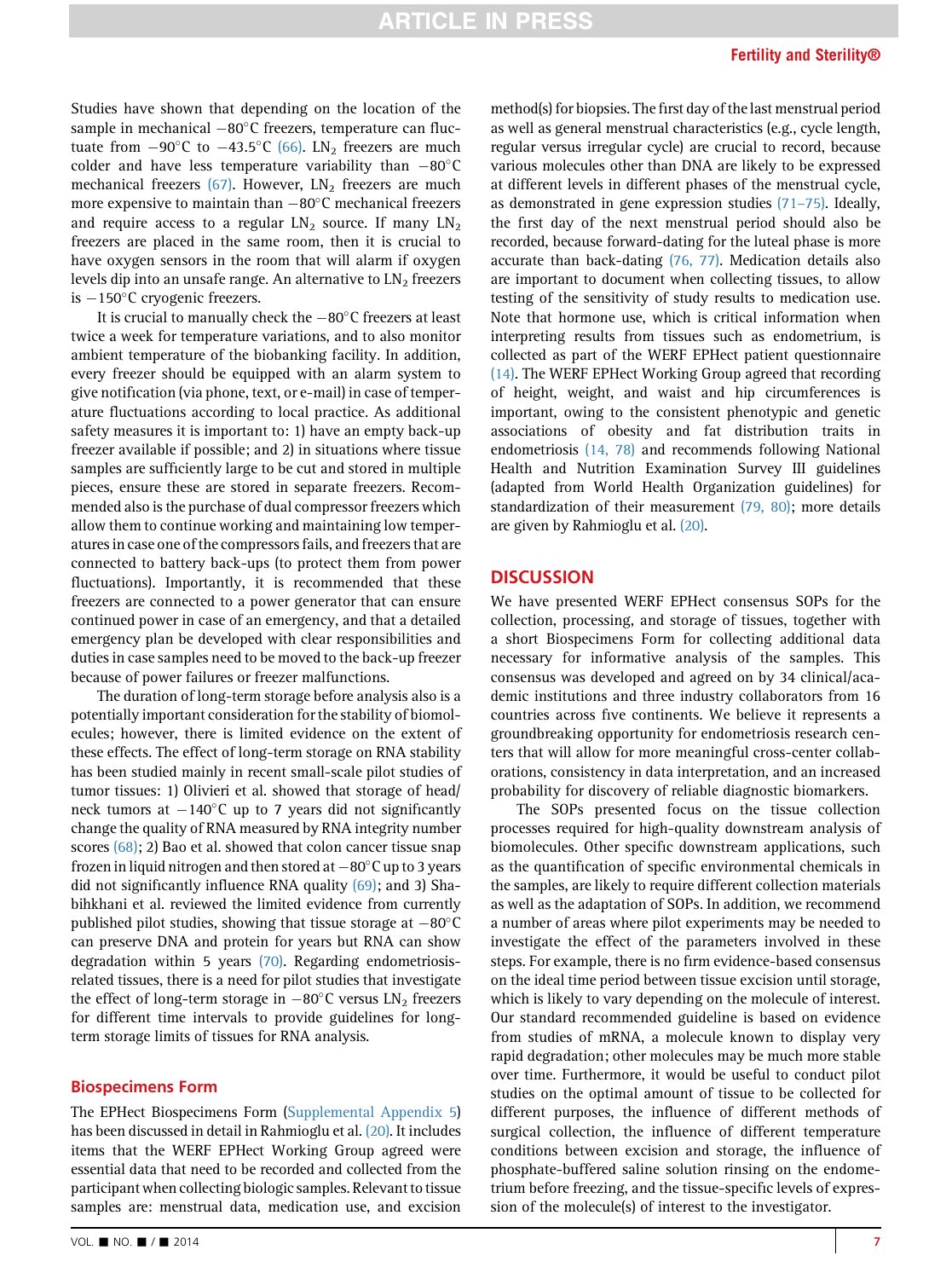#### <span id="page-7-0"></span>VIEWS AND REVIEWS

All questionnaires and SOPs produced by the WERF EPHect Working Group are freely available for use by investigators, subject to signed written informed consent obtained from each patient and local ethical approval for the study according to ethical principles for clinical research as summarized in the Declaration of Helsinki. To enable the multicenter collaborations envisaged by the WERF EPHect initiative, it is essential that centers adopting the WERF EPHect instruments and SOPs ensure that patients provide informed consent that allows their data and biologic samples to be used in future multicenter (inter)national collaborations, and that appropriate Ethics Committee and Institute Review Board approval is obtained that allows for such collaborations. The evidence base for all EPHect data collection instruments and SOPs will be reviewed continuously with feedback provided by investigators and through systematic surveys and follow-up reviews after 1 year and then every 3 years. Therefore, investigators are strongly encouraged to provide feedback, suggestions for the SOPs, and additional procedures not covered in this article. Updates of instruments will remain freely accessible to the research community through the WERF EPHect website [\(http://endometriosisfoundation.org/ephect](http://endometriosisfoundation.org/ephect)). Investigators are asked to cite WERF EPHect SOPs in their publication if they use the SOPs (either ''minimum required'' or ''recommended standard'') and, if they diverge, to note the specific modifications to their procedures. We recommend that each center maintain a copy of the exact protocol used.

The availability of stored tissue samples collected, processed, and stored according to standardized procedures—and for which detailed, globally harmonized, surgical and clinical phenotypic data also have been recorded—will allow highquality collaborative research involving large sample sizes that is enriched by the inclusion of multiple sites possessing phenotypic subpopulations at a scale that is unprecedented in the field of endometriosis. We believe that the ability to attribute observed differences to true disease heterogeneity and not protocol variation is exceptionally valuable and of paramount importance for valid scientific discovery in endometriosis. In the next phase of the EPHect initiative, WERF aims to: 1) develop freely available stand-alone applications as well as web-based systems to facilitate center-restricted data entry and reduce costs and time expenditure to individual centers; and 2) amalgamate a voluntary registry of centers using EPHect data collection tools and biologic sample SOPs that would offer any investigator a transparent platform for the establishment of new collaborations. We hope that the EPHect initiative will inspire existing as well as new investigators in the field of endometriosis to join forces and work together to improve our understanding of this poorly understood heterogeneous disease and provide new effective methods for its diagnosis and treatment.

Acknowledgment: The WERF EPHect Working Group thanks Mohamed Ibrahim for the formatting of the SOP tables.

# **REFERENCES**

1. [Sorlie T, Perou CM, Tibshirani R, Aas T, Geisler S, Johnsen H, et al.](http://refhub.elsevier.com/S0015-0282(14)01836-6/sref1) [Gene expression patterns of breast carcinomas distinguish tumor sub-](http://refhub.elsevier.com/S0015-0282(14)01836-6/sref1) [classes with clinical implications. Proc Natl Acad Sci U S A 2001;98:](http://refhub.elsevier.com/S0015-0282(14)01836-6/sref1) [10869](http://refhub.elsevier.com/S0015-0282(14)01836-6/sref1)–74.

- 2. [Welsh JB, Zarrinkar PP, Sapinoso LM, Kern SG, Behling CA, Monk BJ, et al.](http://refhub.elsevier.com/S0015-0282(14)01836-6/sref2) Analysis of gene expression profi[les in normal and neoplastic ovarian tissue](http://refhub.elsevier.com/S0015-0282(14)01836-6/sref2) samples identifi[es candidate molecular markers of epithelial ovarian cancer.](http://refhub.elsevier.com/S0015-0282(14)01836-6/sref2) [Proc Natl Acad Sci U S A 2001;98:1176](http://refhub.elsevier.com/S0015-0282(14)01836-6/sref2)–81.
- 3. [Baird RD, Caldas C. Genetic heterogeneity in breast cancer: the road to](http://refhub.elsevier.com/S0015-0282(14)01836-6/sref3) [personalized medicine? BMC Med 2013;11:151](http://refhub.elsevier.com/S0015-0282(14)01836-6/sref3).
- 4. Lehmann BD, Pietenpol JA. Identifi[cation and use of biomarkers in treatment](http://refhub.elsevier.com/S0015-0282(14)01836-6/sref4) [strategies for triple-negative breast cancer subtypes. J Pathol 2014;232:](http://refhub.elsevier.com/S0015-0282(14)01836-6/sref4) [142](http://refhub.elsevier.com/S0015-0282(14)01836-6/sref4)–50.
- 5. [Stopeck AT, Brown-Glaberman U, Wong HY, Park BH, Barnato SE,](http://refhub.elsevier.com/S0015-0282(14)01836-6/sref5) [Gradishar WJ, et al. The role of targeted therapy and biomarkers in breast](http://refhub.elsevier.com/S0015-0282(14)01836-6/sref5) [cancer treatment. Clin Exp Metastasis 2012;29:807](http://refhub.elsevier.com/S0015-0282(14)01836-6/sref5)–19.
- 6. [Ogino S, Fuchs CS, Giovannucci E. How many molecular subtypes? Implica](http://refhub.elsevier.com/S0015-0282(14)01836-6/sref6)[tions of the unique tumor principle in personalized medicine. Expert Rev Mol](http://refhub.elsevier.com/S0015-0282(14)01836-6/sref6) [Diagn 2012;12:621](http://refhub.elsevier.com/S0015-0282(14)01836-6/sref6)–8.
- 7. [Ogino S, Chan AT, Fuchs CS, Giovannucci E. Molecular pathological epide](http://refhub.elsevier.com/S0015-0282(14)01836-6/sref7)[miology of colorectal neoplasia: an emerging transdisciplinary and interdis](http://refhub.elsevier.com/S0015-0282(14)01836-6/sref7)ciplinary fi[eld. Gut 2011;60:397](http://refhub.elsevier.com/S0015-0282(14)01836-6/sref7)–411.
- 8. [Cancer Genome Atlas Network. Comprehensive molecular portraits of hu](http://refhub.elsevier.com/S0015-0282(14)01836-6/sref8)[man breast tumours. Nature 2012;490:61](http://refhub.elsevier.com/S0015-0282(14)01836-6/sref8)-70.
- 9. [Chadwick LH. The NIH Roadmap Epigenomics Program data resource.](http://refhub.elsevier.com/S0015-0282(14)01836-6/sref9) [Epigenomics 2012;4:317](http://refhub.elsevier.com/S0015-0282(14)01836-6/sref9)–24.
- 10. [Consortium GT. The Genotype-Tissue Expression \(GTEx\) project. Nat Genet](http://refhub.elsevier.com/S0015-0282(14)01836-6/sref10) [2013;45:580](http://refhub.elsevier.com/S0015-0282(14)01836-6/sref10)–5.
- 11. [Altmae S, Esteban FJ, Stavreus-Evers A, Simon C, Giudice L, Lessey BA, et al.](http://refhub.elsevier.com/S0015-0282(14)01836-6/sref11) [Guidelines for the design, analysis and interpretation of](http://refhub.elsevier.com/S0015-0282(14)01836-6/sref11) ''omics'' data: focus [on human endometrium. Hum Reprod Update 2014;20:12](http://refhub.elsevier.com/S0015-0282(14)01836-6/sref11)–28.
- 12. [Sheldon E, Vo KC, McIntire RA, Aghajanova L, Zelenko Z, Irwin JC, et al. Bio](http://refhub.elsevier.com/S0015-0282(14)01836-6/sref12)[banking human endometrial tissue and blood specimens: standard oper](http://refhub.elsevier.com/S0015-0282(14)01836-6/sref12)[ating procedure and importance to reproductive biology research and](http://refhub.elsevier.com/S0015-0282(14)01836-6/sref12) [diagnostic development. Fertil Steril 2011;95:2120](http://refhub.elsevier.com/S0015-0282(14)01836-6/sref12)–2.e1–12.
- 13. [Becker CM, Laufer MR, Stratton P, Hummelshoj L, Missmer SM,](http://refhub.elsevier.com/S0015-0282(14)01836-6/sref13) [Zondervan KT, et al. World Endometriosis Research Foundation Endometri](http://refhub.elsevier.com/S0015-0282(14)01836-6/sref13)[osis Phenome and Biobanking Harmonization Project: I. Surgical phenotype](http://refhub.elsevier.com/S0015-0282(14)01836-6/sref13) [data collection in endometriosis research. Fertil Steril 2014;102:XXX](http://refhub.elsevier.com/S0015-0282(14)01836-6/sref13)–XX.
- 14. [Vitonis AF, Vincent K, Rahmioglu N, Fassbender A, Buck Louis GM,](http://refhub.elsevier.com/S0015-0282(14)01836-6/sref14) [Hummelshoj L, et al.World Endometriosis Research Foundation Endometriosis](http://refhub.elsevier.com/S0015-0282(14)01836-6/sref14) [Phenome and Biobanking Harmonization: II. Clinical and covariate phenotype](http://refhub.elsevier.com/S0015-0282(14)01836-6/sref14) [data collection in endometriosis research. Fertil Steril 2014;102:XXX](http://refhub.elsevier.com/S0015-0282(14)01836-6/sref14)–XX.
- 15. [Fassbender A, Vodolazkaia A, Saunders P, Lebovic D, Waelkens E, de](http://refhub.elsevier.com/S0015-0282(14)01836-6/sref15) [Moor B, et al. Biomarkers of endometriosis. Fertil Steril 2013;99:1135](http://refhub.elsevier.com/S0015-0282(14)01836-6/sref15)–45.
- 16. [Gion M, Fabricio AS. New frontiers in tumor marker studies: from bio](http://refhub.elsevier.com/S0015-0282(14)01836-6/sref16)[banking to collaboration in translational research. Int J Biol Markers 2011;](http://refhub.elsevier.com/S0015-0282(14)01836-6/sref16) [26:73](http://refhub.elsevier.com/S0015-0282(14)01836-6/sref16)–4.
- 17. [May KE, Villar J, Kirtley S, Kennedy SH, Becker CM. Endometrial alterations in](http://refhub.elsevier.com/S0015-0282(14)01836-6/sref17) [endometriosis: a systematic review of putative biomarkers. Hum Reprod](http://refhub.elsevier.com/S0015-0282(14)01836-6/sref17) [Update 2011;17:637](http://refhub.elsevier.com/S0015-0282(14)01836-6/sref17)–53.
- 18. Rogers PA, d'[Hooghe TM, Fazleabas A, Gargett CE, Giudice LC,](http://refhub.elsevier.com/S0015-0282(14)01836-6/sref18) [Montgomery GW, et al. Priorities for endometriosis research: recommenda](http://refhub.elsevier.com/S0015-0282(14)01836-6/sref18)[tions from an international consensus workshop. Reprod Sci 2009;16:335](http://refhub.elsevier.com/S0015-0282(14)01836-6/sref18)–46.
- 19. Rogers PA, d'[Hooghe TM, Fazleabas A, Giudice LC, Montgomery GW,](http://refhub.elsevier.com/S0015-0282(14)01836-6/sref19) Petraglia F, et al. Defi[ning future directions for endometriosis research:](http://refhub.elsevier.com/S0015-0282(14)01836-6/sref19) [workshop report from the 2011 World Congress of Endometriosis In Mont](http://refhub.elsevier.com/S0015-0282(14)01836-6/sref19)[pellier, France. Reprod Sci 2013;20:483](http://refhub.elsevier.com/S0015-0282(14)01836-6/sref19)–99.
- 20. [Rahmioglu N, Fassbender A, Vitonis AF, Tworoger S, Hummelshoj L,](http://refhub.elsevier.com/S0015-0282(14)01836-6/sref20) d'[Hooghe TM, et al. World Endometriosis Research Foundation Endometri](http://refhub.elsevier.com/S0015-0282(14)01836-6/sref20)[osis Phenome and Biobanking Harmonisation Project: III. Fluid biospecimen](http://refhub.elsevier.com/S0015-0282(14)01836-6/sref20) [collection, processing, and storage in endometriosis research. Fertil Steril](http://refhub.elsevier.com/S0015-0282(14)01836-6/sref20) [2014;102:XX](http://refhub.elsevier.com/S0015-0282(14)01836-6/sref20)–XX.
- 21. [Williams AR, Brechin S, Porter AJ, Warner P, Critchley HO. Factors affecting](http://refhub.elsevier.com/S0015-0282(14)01836-6/sref21) [adequacy of Pipelle and Tao brush endometrial sampling. BJOG 2008;115:](http://refhub.elsevier.com/S0015-0282(14)01836-6/sref21) [1028](http://refhub.elsevier.com/S0015-0282(14)01836-6/sref21)–36.
- 22. [Tokushige N, Markham R, Russell P, Fraser IS. Different types of small nerve](http://refhub.elsevier.com/S0015-0282(14)01836-6/sref22) fi[bers in eutopic endometrium and myometrium in women with endometri](http://refhub.elsevier.com/S0015-0282(14)01836-6/sref22)[osis. Fertil Steril 2007;88:795](http://refhub.elsevier.com/S0015-0282(14)01836-6/sref22)–803.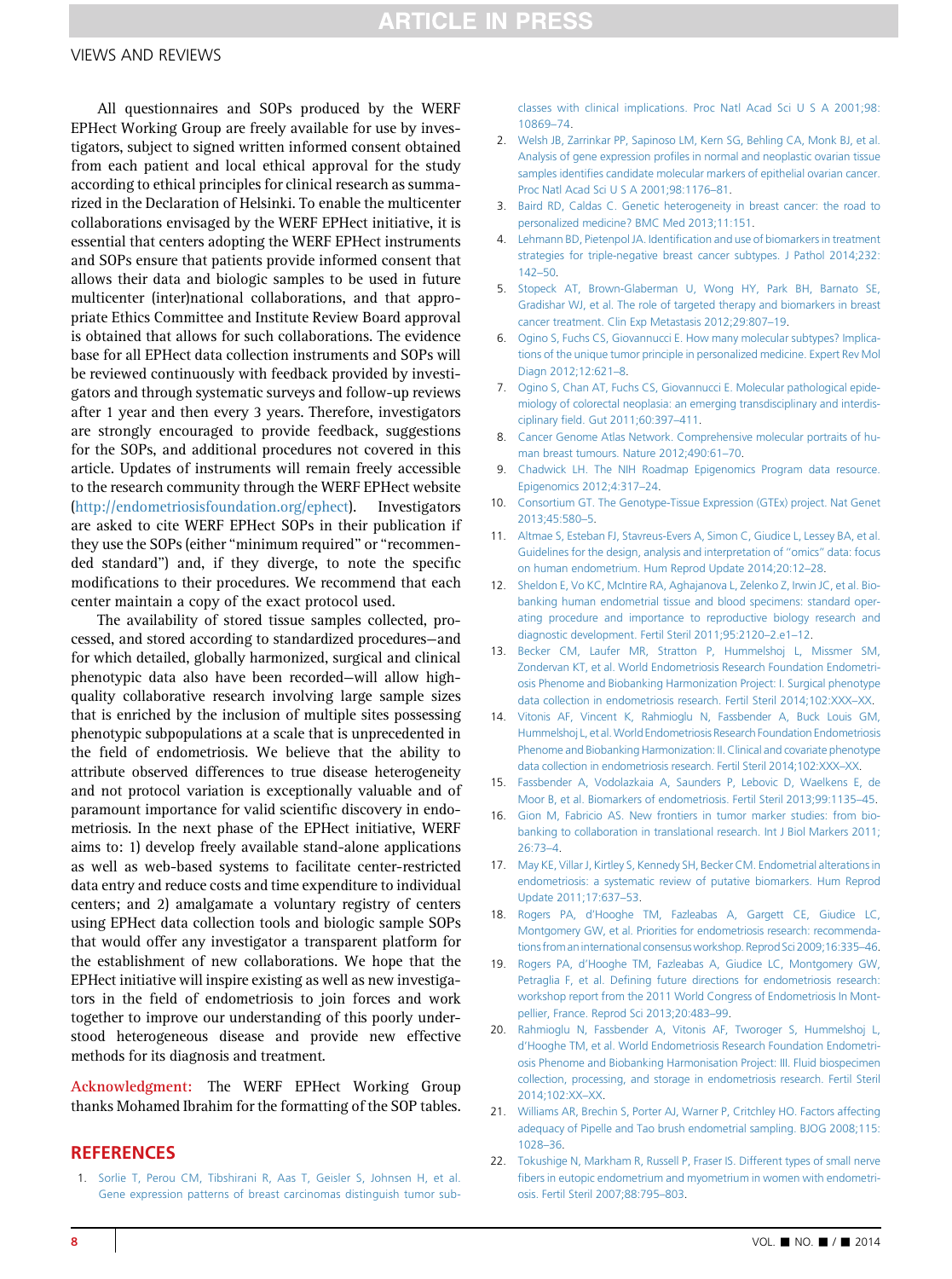- <span id="page-8-0"></span>23. [Brosens JJ, Barker FG. The role of myometrial needle biopsies in the diag](http://refhub.elsevier.com/S0015-0282(14)01836-6/sref23)[nosis of adenomyosis. Fertil Steril 1995;63:1347](http://refhub.elsevier.com/S0015-0282(14)01836-6/sref23)–9.
- 24. [Fassbender A, Overbergh L, Verdrengh E, Kyama CM, Vodolazakaia A,](http://refhub.elsevier.com/S0015-0282(14)01836-6/sref24) [Bokor A, et al. How can macroscopically normal peritoneum contribute to](http://refhub.elsevier.com/S0015-0282(14)01836-6/sref24) [the pathogenesis of endometriosis? Fertil Steril 2011;96:697](http://refhub.elsevier.com/S0015-0282(14)01836-6/sref24)–9.
- 25. [Young VJ, Brown JK, Saunders PT, Horne AW. The role of the peritoneum](http://refhub.elsevier.com/S0015-0282(14)01836-6/sref25) [in the pathogenesis of endometriosis. Hum Reprod Update 2013;19:](http://refhub.elsevier.com/S0015-0282(14)01836-6/sref25) [558](http://refhub.elsevier.com/S0015-0282(14)01836-6/sref25)–69.
- 26. [Peakman TC, Elliott P. The UK Biobank sample handling and storage valida](http://refhub.elsevier.com/S0015-0282(14)01836-6/sref26)[tion studies. Int J Epidemiol 2008;37:i2](http://refhub.elsevier.com/S0015-0282(14)01836-6/sref26)–6.
- 27. [de Cecco L, Dugo M, Canevari S, Daidone MG, Callari M. Measuring micro-](http://refhub.elsevier.com/S0015-0282(14)01836-6/sref27)[RNA expression levels in oncology: from samples to data analysis. Crit Rev](http://refhub.elsevier.com/S0015-0282(14)01836-6/sref27) [Oncog 2013;18:273](http://refhub.elsevier.com/S0015-0282(14)01836-6/sref27)–87.
- 28. [Neubauer C, Kiesel L, Gotte M. MicroRNAs and the pathogenesis of endo](http://refhub.elsevier.com/S0015-0282(14)01836-6/sref28)[metriosis. J Endometr 2012;4:1](http://refhub.elsevier.com/S0015-0282(14)01836-6/sref28)–16.
- 29. [Baker AF, Dragovich T, Ihle NT, Williams R, Fenoglio-Preiser C, Powis G.](http://refhub.elsevier.com/S0015-0282(14)01836-6/sref29) [Stability of phosphoprotein as a biological marker of tumor signaling. Clin](http://refhub.elsevier.com/S0015-0282(14)01836-6/sref29) [Cancer Res 2005;11:4338](http://refhub.elsevier.com/S0015-0282(14)01836-6/sref29)–40.
- 30. [Spruessel A, Steimann G, Jung M, Lee SA, Carr T, Fentz AK, et al. Tissue](http://refhub.elsevier.com/S0015-0282(14)01836-6/sref30) [ischemia time affects gene and protein expression patterns within minutes](http://refhub.elsevier.com/S0015-0282(14)01836-6/sref30) [following surgical tumor excision. Biotechniques 2004;36:1030](http://refhub.elsevier.com/S0015-0282(14)01836-6/sref30)–7.
- 31. [Dash A, Maine IP, Varambally S, Shen R, Chinnaiyan AM, Rubin MA.](http://refhub.elsevier.com/S0015-0282(14)01836-6/sref31) [Changes in differential gene expression because of warm ischemia time](http://refhub.elsevier.com/S0015-0282(14)01836-6/sref31) [of radical prostatectomy specimens. Am J Pathol 2002;161:1743](http://refhub.elsevier.com/S0015-0282(14)01836-6/sref31)–8.
- 32. [Huang J, Qi R, Quackenbush J, Dauway E, Lazaridis E, Yeatman T. Effects of](http://refhub.elsevier.com/S0015-0282(14)01836-6/sref32) [ischemia on gene expression. J Surg Res 2001;99:222](http://refhub.elsevier.com/S0015-0282(14)01836-6/sref32)–7.
- 33. [Blackhall FH, Pintilie M, Wigle DA, Jurisica I, Liu N, Radulovich N, et al.](http://refhub.elsevier.com/S0015-0282(14)01836-6/sref33) [Stability and heterogeneity of expression pro](http://refhub.elsevier.com/S0015-0282(14)01836-6/sref33)files in lung cancer specimens [harvested following surgical resection. Neoplasia 2004;6:761](http://refhub.elsevier.com/S0015-0282(14)01836-6/sref33)-7.
- 34. [de Cecco L, Musella V, Veneroni S, Cappelletti V, Bongarzone I, Callari M,](http://refhub.elsevier.com/S0015-0282(14)01836-6/sref34) [et al. Impact of biospecimens handling on biomarker research in breast](http://refhub.elsevier.com/S0015-0282(14)01836-6/sref34) [cancer. BMC Cancer 2009;9:409.](http://refhub.elsevier.com/S0015-0282(14)01836-6/sref34)
- 35. [Popova T, Mennerich D, Weith A, Quast K. Effect of RNA quality on tran](http://refhub.elsevier.com/S0015-0282(14)01836-6/sref35)[script intensity levels in microarray analysis of human post-mortem brain](http://refhub.elsevier.com/S0015-0282(14)01836-6/sref35) [tissues. BMC Genomics 2008;9:91](http://refhub.elsevier.com/S0015-0282(14)01836-6/sref35).
- 36. [Wong V, Wang DY, Warren K, Kulkarni S, Boerner S, Done SJ, et al. The](http://refhub.elsevier.com/S0015-0282(14)01836-6/sref36) effects of timing of fi[ne needle aspiration biopsies on gene expression](http://refhub.elsevier.com/S0015-0282(14)01836-6/sref36) profi[les in breast cancers. BMC Cancer 2008;8:277](http://refhub.elsevier.com/S0015-0282(14)01836-6/sref36).
- 37. [Hankinson SE, London SJ, Chute CG, Barbieri RL, Jones L, Kaplan LA, et al.](http://refhub.elsevier.com/S0015-0282(14)01836-6/sref37) [Effect of transport conditions on the stability of biochemical markers in](http://refhub.elsevier.com/S0015-0282(14)01836-6/sref37) [blood. Clin Chem 1989;35:2313](http://refhub.elsevier.com/S0015-0282(14)01836-6/sref37)–6.
- 38. [Townsend MK, Clish CB, Kraft P, Wu C, Souza AL, Deik AA, et al. Reproduc](http://refhub.elsevier.com/S0015-0282(14)01836-6/sref38)ibility of metabolomic profi[les among men and women in 2 large cohort](http://refhub.elsevier.com/S0015-0282(14)01836-6/sref38) [studies. Clin Chem 2013;59:1657](http://refhub.elsevier.com/S0015-0282(14)01836-6/sref38)–67.
- 39. [Tuck MK, Chan DW, Chia D, Godwin AK, Grizzle WE, Krueger KE, et al.](http://refhub.elsevier.com/S0015-0282(14)01836-6/sref39) [Standard operating procedures for serum and plasma collection: early detec](http://refhub.elsevier.com/S0015-0282(14)01836-6/sref39)[tion research network consensus statement standard operating procedure](http://refhub.elsevier.com/S0015-0282(14)01836-6/sref39) [integration working group. J Proteome Res 2009;8:113](http://refhub.elsevier.com/S0015-0282(14)01836-6/sref39)–7.
- 40. [Matsuzaki S, Canis M, Mage G. Use of laser capture microdissection in](http://refhub.elsevier.com/S0015-0282(14)01836-6/sref40) [studying hormone-dependent diseases: endometriosis. Methods Mol Biol](http://refhub.elsevier.com/S0015-0282(14)01836-6/sref40) [2009;590:295](http://refhub.elsevier.com/S0015-0282(14)01836-6/sref40)–306.
- 41. [Emmert-Buck MR, Bonner RF, Smith PD, Chuaqui RF, Zhuang Z, Goldstein SR,](http://refhub.elsevier.com/S0015-0282(14)01836-6/sref41) [et al. Laser capture microdissection. Science 1996;274:998](http://refhub.elsevier.com/S0015-0282(14)01836-6/sref41)–1001.
- 42. [Burgemeister R. Nucleic acids extraction from laser microdissected FFPE](http://refhub.elsevier.com/S0015-0282(14)01836-6/sref42) [tissue sections. Methods Mol Biol 2011;724:117](http://refhub.elsevier.com/S0015-0282(14)01836-6/sref42)–29.
- 43. [Lin J, Kennedy SH, Svarovsky T, Rogers J, Kemnitz JW, Xu A, et al. High-qual](http://refhub.elsevier.com/S0015-0282(14)01836-6/sref43)[ity genomic DNA extraction from formalin-](http://refhub.elsevier.com/S0015-0282(14)01836-6/sref43)fixed and paraffin-embedded samples deparaffi[nized using mineral oil. Anal Biochem 2009;395:265](http://refhub.elsevier.com/S0015-0282(14)01836-6/sref43)–7.
- 44. [Sah S, Chen L, Houghton J, Kemppainen J, Marko AC, Zeigler R, et al.](http://refhub.elsevier.com/S0015-0282(14)01836-6/sref44) Functional DNA quantifi[cation guides accurate next-generation sequencing](http://refhub.elsevier.com/S0015-0282(14)01836-6/sref44) [mutation detection in formalin-](http://refhub.elsevier.com/S0015-0282(14)01836-6/sref44)fixed, paraffin-embedded tumor biopsies. [Genome Med 2013;5:77](http://refhub.elsevier.com/S0015-0282(14)01836-6/sref44).
- 45. [Knapp M, Hofreiter M. Next generation sequencing of ancient DNA: require](http://refhub.elsevier.com/S0015-0282(14)01836-6/sref45)[ments, strategies and perspectives. Genes 2010;1:227](http://refhub.elsevier.com/S0015-0282(14)01836-6/sref45)–43.
- 46. [Grotzer MA, Patti R, Geoerger B, Eggert A, Chou TT, Phillips PC. Biological](http://refhub.elsevier.com/S0015-0282(14)01836-6/sref46) [stability of RNA isolated from RNAlater-treated brain tumor and neuroblas](http://refhub.elsevier.com/S0015-0282(14)01836-6/sref46)[toma xenografts. Med Pediatr Oncol 2000;34:438](http://refhub.elsevier.com/S0015-0282(14)01836-6/sref46)–42.
- 47. [Ohashi Y, Creek KE, Pirisi L, Kalus R, Young SR. RNA degradation in human](http://refhub.elsevier.com/S0015-0282(14)01836-6/sref47) [breast tissue after surgical removal: a time-course study. Exp Mol Pathol](http://refhub.elsevier.com/S0015-0282(14)01836-6/sref47) [2004;77:98](http://refhub.elsevier.com/S0015-0282(14)01836-6/sref47)–103.
- 48. [Lee SM, Schelcher C, Gashi S, Schreiber S, Thasler RM, Jauch KW, et al. RNA](http://refhub.elsevier.com/S0015-0282(14)01836-6/sref48) [stability in human liver: comparison of different processing times, tempera](http://refhub.elsevier.com/S0015-0282(14)01836-6/sref48)[tures and methods. Mol Biotechnol 2013;53:1](http://refhub.elsevier.com/S0015-0282(14)01836-6/sref48)–8.
- 49. [Vincek V, Nassiri M, Nadji M, Morales AR. A tissue](http://refhub.elsevier.com/S0015-0282(14)01836-6/sref49) fixative that protects [macromolecules \(DNA, RNA, and protein\) and histomorphology in clinical](http://refhub.elsevier.com/S0015-0282(14)01836-6/sref49) [samples. Lab Invest 2003;83:1427](http://refhub.elsevier.com/S0015-0282(14)01836-6/sref49)–35.
- 50. [Wang SS, Sherman ME, Rader JS, Carreon J, Schiffman M, Baker CC. Cervi](http://refhub.elsevier.com/S0015-0282(14)01836-6/sref50)[cal tissue collection methods for RNA preservation: comparison of snap](http://refhub.elsevier.com/S0015-0282(14)01836-6/sref50)frozen, ethanol-fixed, and RNAlater-fi[xation. Diagn Mol Pathol 2006;15:](http://refhub.elsevier.com/S0015-0282(14)01836-6/sref50) [144](http://refhub.elsevier.com/S0015-0282(14)01836-6/sref50)–8.
- 51. [Staff S, Kujala P, Karhu R, Rokman A, Ilvesaro J, Kares S, et al. Preservation of](http://refhub.elsevier.com/S0015-0282(14)01836-6/sref51) [nucleic acids and tissue morphology in paraf](http://refhub.elsevier.com/S0015-0282(14)01836-6/sref51)fin-embedded clinical samples: comparison of five molecular fi[xatives. J Clin Pathol 2013;66:807](http://refhub.elsevier.com/S0015-0282(14)01836-6/sref51)–10.
- 52. [Paska C, Bogi K, Szilak L, Tokes A, Szabo E, Sziller I, et al. Effect of formalin,](http://refhub.elsevier.com/S0015-0282(14)01836-6/sref52) acetone, and RNAlater fi[xatives on tissue preservation and different size am](http://refhub.elsevier.com/S0015-0282(14)01836-6/sref52)plicons by real-time PCR from paraffi[n-embedded tissue. Diagn Mol Pathol](http://refhub.elsevier.com/S0015-0282(14)01836-6/sref52) [2004;13:234](http://refhub.elsevier.com/S0015-0282(14)01836-6/sref52)–40.
- 53. [Hall GL, Kademani D, Risk JM, Shaw RJ. Tissue banking in head and neck](http://refhub.elsevier.com/S0015-0282(14)01836-6/sref53) [cancer. Oral Oncol 2008;44:109](http://refhub.elsevier.com/S0015-0282(14)01836-6/sref53)–15.
- 54. [Qiu J, Kulkarni S, Chandrasekhar R, Rees M, Hyde K, Wilding G, et al. Effect](http://refhub.elsevier.com/S0015-0282(14)01836-6/sref54) of delayed formalin fi[xation on estrogen and progesterone receptors in](http://refhub.elsevier.com/S0015-0282(14)01836-6/sref54) [breast cancer: a study of three different clones. Am J Clin Pathol 2010;](http://refhub.elsevier.com/S0015-0282(14)01836-6/sref54) [134:813](http://refhub.elsevier.com/S0015-0282(14)01836-6/sref54)–9.
- 55. [Selvarajan S, Bay BH, Choo A, Chuah KL, Sivaswaren CR, Tien SL, et al. Effect](http://refhub.elsevier.com/S0015-0282(14)01836-6/sref55) of fi[xation period on HER2/neu gene ampli](http://refhub.elsevier.com/S0015-0282(14)01836-6/sref55)fication detected by fluorescence [in situ hybridization in invasive breast carcinoma. J Histochem Cytochem](http://refhub.elsevier.com/S0015-0282(14)01836-6/sref55) [2002;50:1693](http://refhub.elsevier.com/S0015-0282(14)01836-6/sref55)–6.
- 56. [Goldstein NS, Ferkowicz M, Odish E, Mani A, Hastah F. Minimum formalin](http://refhub.elsevier.com/S0015-0282(14)01836-6/sref56) fi[xation time for consistent estrogen receptor immunohistochemical staining](http://refhub.elsevier.com/S0015-0282(14)01836-6/sref56) [of invasive breast carcinoma. Am J Clin Pathol 2003;120:86](http://refhub.elsevier.com/S0015-0282(14)01836-6/sref56)–92.
- 57. [Arber DA. Effect of prolonged formalin](http://refhub.elsevier.com/S0015-0282(14)01836-6/sref57) fixation on the immunohistochem[ical reactivity of breast markers. Appl Immunohistochem Mol Morphol 2002;](http://refhub.elsevier.com/S0015-0282(14)01836-6/sref57) [10:183](http://refhub.elsevier.com/S0015-0282(14)01836-6/sref57)–6.
- 58. [Khoury T, Sait S, Hwang H, Chandrasekhar R, Wilding G, Tan D, et al.](http://refhub.elsevier.com/S0015-0282(14)01836-6/sref58) Delay to formalin fi[xation effect on breast biomarkers. Mod Pathol 2009;](http://refhub.elsevier.com/S0015-0282(14)01836-6/sref58) [22:1457](http://refhub.elsevier.com/S0015-0282(14)01836-6/sref58)–67.
- 59. [Pinhel IF, Macneill FA, Hills MJ, Salter J, Detre S, A](http://refhub.elsevier.com/S0015-0282(14)01836-6/sref59)'Hern R, et al. Extreme loss [of immunoreactive p-Akt and p-Erk1/2 during routine](http://refhub.elsevier.com/S0015-0282(14)01836-6/sref59) fixation of primary [breast cancer. Breast Cancer Res 2010;12:R76.](http://refhub.elsevier.com/S0015-0282(14)01836-6/sref59)
- 60. [Holzer TR, Fulford AD, Arkins AM, Grondin JM, Mundy CW, Nasir A, et al.](http://refhub.elsevier.com/S0015-0282(14)01836-6/sref60) [Ischemic time impacts biological integrity of phospho-proteins in PI3K/Akt,](http://refhub.elsevier.com/S0015-0282(14)01836-6/sref60) [Erk/MAPK, and p38 MAPK signaling networks. Anticancer Res 2011;31:](http://refhub.elsevier.com/S0015-0282(14)01836-6/sref60) [2073](http://refhub.elsevier.com/S0015-0282(14)01836-6/sref60)–81.
- 61. [Apple S, Pucci R, Lowe AC, Shintaku I, Shapourifar-Tehrani S, Moatamed N.](http://refhub.elsevier.com/S0015-0282(14)01836-6/sref61) The effect of delay in fixation, different fi[xatives, and duration of](http://refhub.elsevier.com/S0015-0282(14)01836-6/sref61) fixation in [estrogen and progesterone receptor results in breast carcinoma. Am J Clin](http://refhub.elsevier.com/S0015-0282(14)01836-6/sref61) [Pathol 2011;135:592](http://refhub.elsevier.com/S0015-0282(14)01836-6/sref61)–8.
- 62. [Srinivasan M, Sedmak D, Jewell S. Effect of](http://refhub.elsevier.com/S0015-0282(14)01836-6/sref62) fixatives and tissue processing on [the content and integrity of nucleic acids. Am J Pathol 2002;161:1961](http://refhub.elsevier.com/S0015-0282(14)01836-6/sref62)–71.
- 63. [Ralton LD, Murray GI. The use of formalin](http://refhub.elsevier.com/S0015-0282(14)01836-6/sref63) fixed wax embedded tissue for [proteomic analysis. J Clin Pathol 2011;64:297](http://refhub.elsevier.com/S0015-0282(14)01836-6/sref63)–302.
- 64. [Abbaraju NV, Cai Y, Rees BB. Protein recovery and identi](http://refhub.elsevier.com/S0015-0282(14)01836-6/sref64)fication from the gulf killifish, Fundulus grandis[: comparing snap-frozen and RNAlater pre](http://refhub.elsevier.com/S0015-0282(14)01836-6/sref64)[served tissues. Proteomics 2011;11:4257](http://refhub.elsevier.com/S0015-0282(14)01836-6/sref64)–61.
- 65. [van Eijsden RG, Stassen C, Daenen L, Van Mulders SE, Bapat PM, Siewers V,](http://refhub.elsevier.com/S0015-0282(14)01836-6/sref65) et al. A universal fi[xation method based on quaternary ammonium salts](http://refhub.elsevier.com/S0015-0282(14)01836-6/sref65) [\(RNAlater\) for omics-technologies:](http://refhub.elsevier.com/S0015-0282(14)01836-6/sref65) Saccharomyces cerevisiae as a case study. [Biotechnol Lett 2013;35:891](http://refhub.elsevier.com/S0015-0282(14)01836-6/sref65)–900.
- 66. [Su SC, Garbers S, Rieper TD, Toniolo P. Temperature variations in upright](http://refhub.elsevier.com/S0015-0282(14)01836-6/sref66) [mechanical freezers. Cancer Epidemiol Biomarkers Prev 1996;5:139](http://refhub.elsevier.com/S0015-0282(14)01836-6/sref66)–40.
- 67. [Rai AJ, Gelfand CA, Haywood BC, Warunek DJ, Yi J, Schuchard MD, et al.](http://refhub.elsevier.com/S0015-0282(14)01836-6/sref67) [HUPO Plasma Proteome Project specimen collection and handling: toward](http://refhub.elsevier.com/S0015-0282(14)01836-6/sref67) [the standardization of parameters for plasma proteome samples. Prote](http://refhub.elsevier.com/S0015-0282(14)01836-6/sref67)[omics 2005;5:3262](http://refhub.elsevier.com/S0015-0282(14)01836-6/sref67)–77.